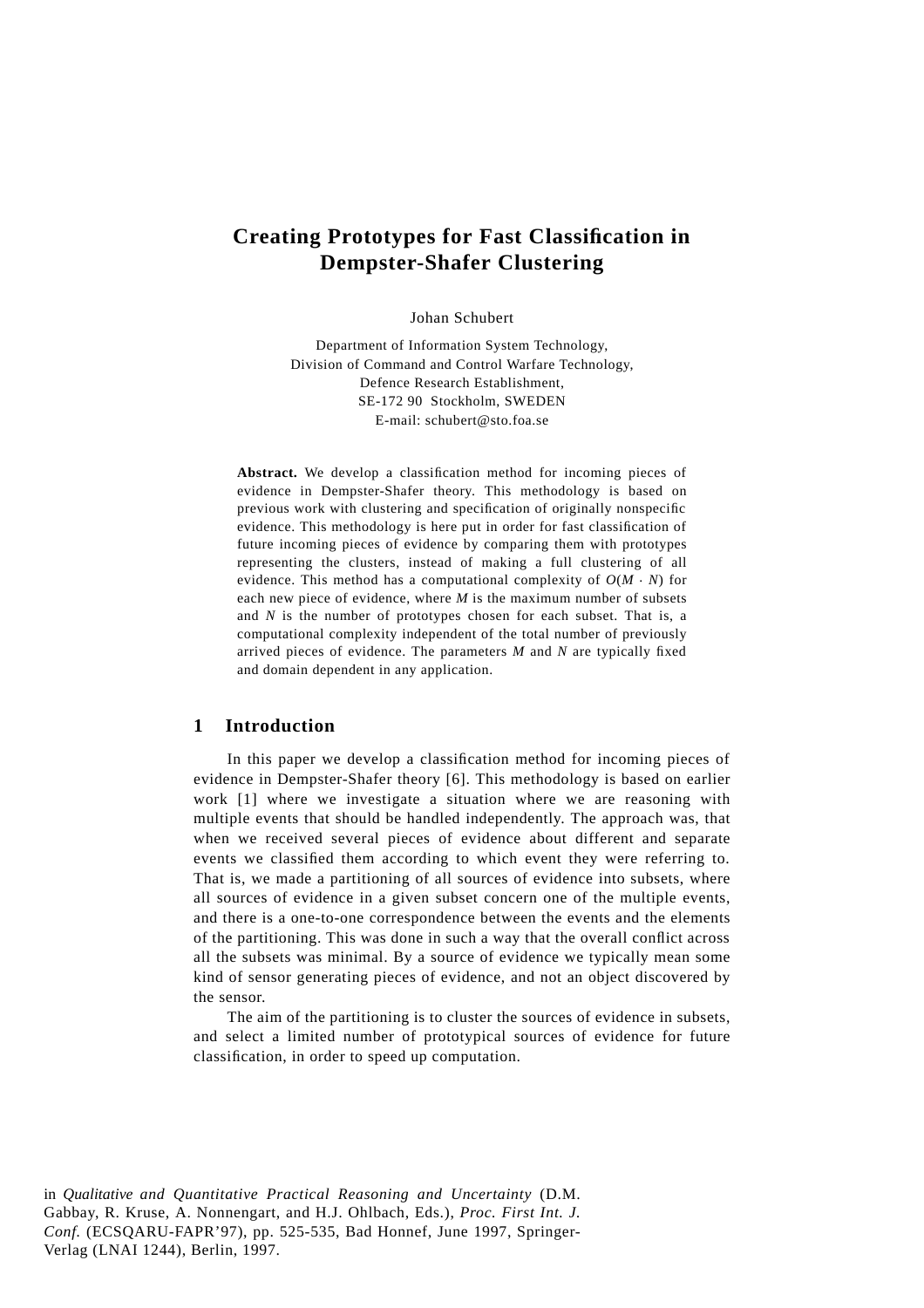In figure 1 these subsets are denoted by  $\chi_i$  and the conflict in  $\chi_i$  is denoted by *ci* . Here, thirteen pieces of evidence are partitioned into four subsets. When the number of subsets is uncertain there will also be a "domain conflict"  $c_0$ which is a conflict between the current number of subsets and domain knowledge. The partition is then simply an allocation of all evidence to the different events.

If it is uncertain to which event some evidence is referring we have a problem. It could then be impossible to know directly if two different pieces of evidence are referring to the same event. We do not know if we should put them into the same subset or not.

To solve this problem, we can use the conflict in Dempster's rule when all evidence within a subset are combined, as an indication of whether these pieces of evidence belong together. The higher this conflict is, the less credible that they belong together.

Let us create an additional piece of evidence for each subset where the proposition of this additional evidence states that this is not an "adequate partition". Let the proposition take a value equal to the conflict of the combination within the subset. These new pieces of evidence, one regarding each subset, reason about the partitioning of the original evidence. Just so we do not confuse them with the original evidence, let us call these pieces of evidence "metalevel evidence" and let us say that their combination and the analysis of that combination take place on the "metalevel", figure 1.

In the combination of all metalevel evidence we only receive support stating that this is not an "adequate partition". We may call this support a "metaconflict". The smaller this support is, the more credible the partitioning. Thus, the most credible partitioning is the one that minimizes the metaconflict.

In [2] we further investigated the consequence of transferring different pieces of evidence between the subsets. This was done by observing changes in conflict when we moved a piece of evidence from one subset to another. Such



**Fig. 1.** The conflict in each subset of the partitioning becomes a piece of evidence at the metalevel.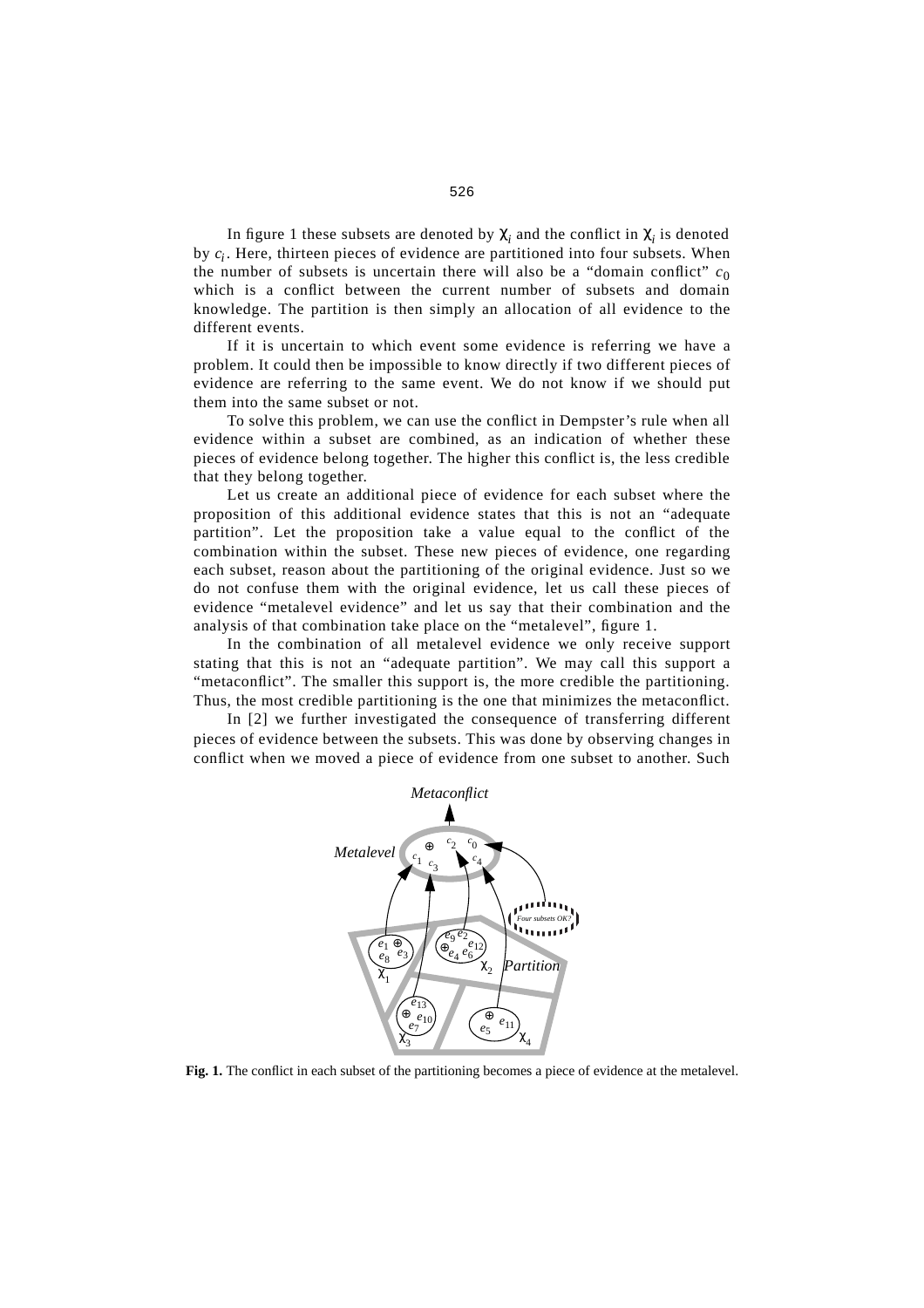changes in conflict were also interpreted as "metalevel evidence" indicating that the piece of evidence was misplaced.

Based on these items of metalevel evidence we are in this paper able to find potential prototypes as representatives for the subsets.

With the metalevel evidence we can make a partial specification of each original piece of evidence.

With such a partial specification for the potential prototypes we can find a measure of credibility for the correct classification of these prototypes. That credibility is the basis for choosing a fixed number of prototypes among all the potential prototypes as representatives for the subsets.

With the prototypes we will be able to do fast classification of all incoming new items of evidence. The reason why this approach is faster than the previous method in [1] for separating evidence that is mixed up, is that we now make only a simple comparison between an incoming item of evidence and the prototypes of the different subsets. In [1] we did a complete reclustering each time we received some new evidence in order to find a new partitioning, and thus the classification of the newly arrived piece of evidence.

The approach described corresponds in some sense to an idea by T. Denœux [7]. In that article Denœux assumes that a collection of preclassified prototypes are available and compares incoming evidence with the prototypes. He then defines a new item of evidence for each incoming piece of evidence and every prototype. This new item of evidence has a proposition which states that the incoming piece of evidence belongs to the same subset as the prototype. Combining all this new evidence yields the classification.

However, in this paper, we only use prototypes in order to obtain faster classification. These prototypes are not assumed to be preclassified outside of this methodology, instead their classification is derived from a previous clustering process [1]. It is quite possible to cluster and thus classify all incoming evidence without any prototypes as has been done in earlier work [1- 5]. While the advantage with this approach is obvious, a fast computation time, there is an disadvantage in that future classification will have a correctness that might by less that what would have been possible if all previous evidence was used in the classification process and not only those that was obtained prior to clustering process.

Of course, it will always be possible to combine the two approaches of this paper and of earlier articles in such a way that the approach in this paper is used in a front process where time-critical calculation is performed and the usual clustering process is made in a back process where we have no time considerations. This way we may always obtain fast classification without suffering any long term degradation in performance.

In Section 2 we review two previous articles [1-2]. They form the foundation for the creation of prototypes in Section 3. A more extensive summary of [1-2] is found in [4]. In Section 4 we develop a method for fast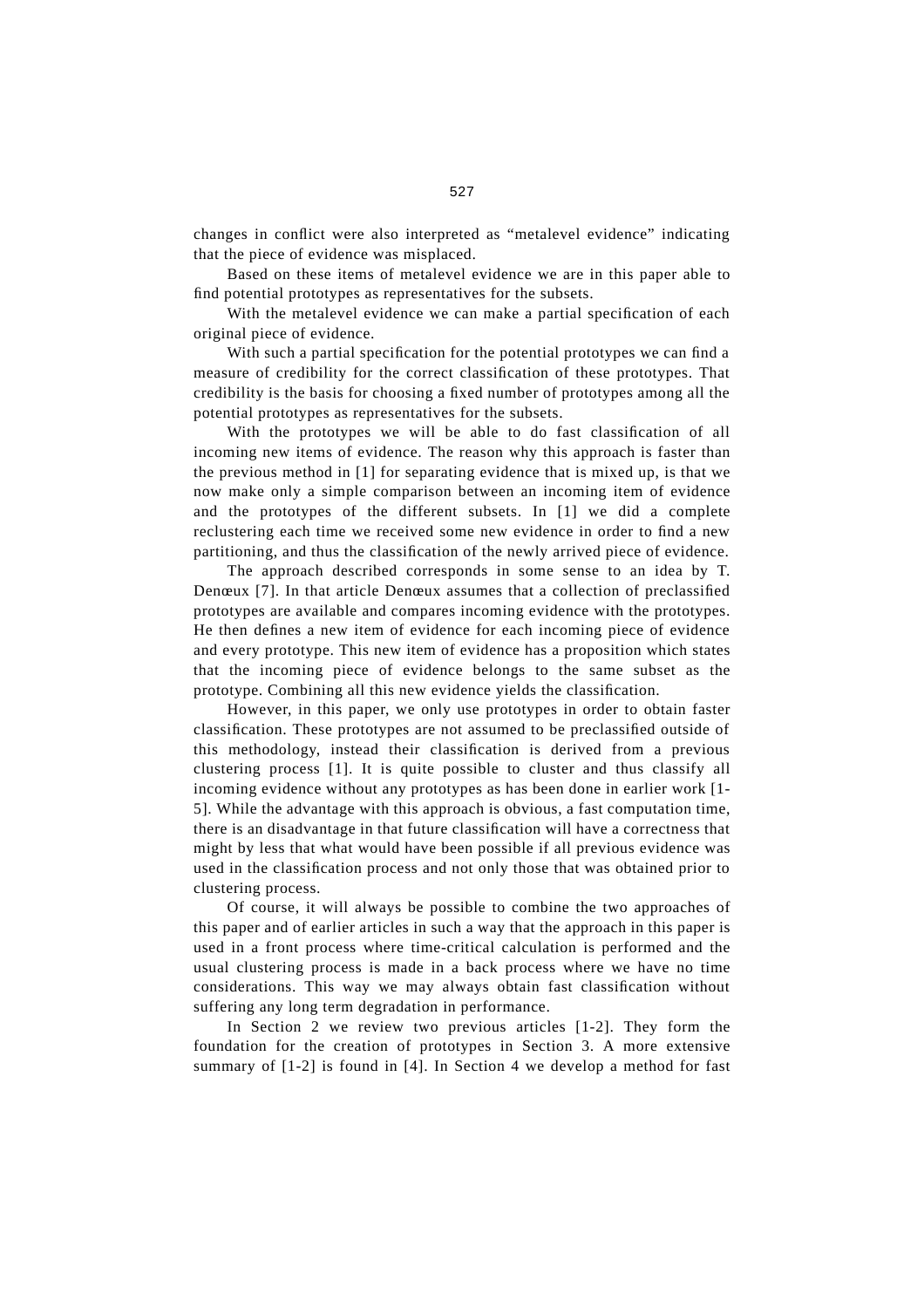classification based on these prototypes. This method is  $O(M \cdot N)$ , where M is the maximum number of subsets allowed by an apriori probability distribution regarding the number of subsets, and *N* is the number of prototypes chosen for each subset. Finally, in Section 5 we draw conclusions.

## **2 A Summary of Articles [1-2]**

In an earlier article [1] we derived a method, within the framework of Dempster-Shafer theory [6], to handle evidence that is weakly specified in the sense that it may not be certain to which of several possible events a proposition is referring. If we receive such evidence about different and separate events and the pieces of evidence are mixed up, we want to classify them according to event.

In this situation it is impossible to directly separate pieces of evidence based only on their proposition. Instead we can use the conflict in Dempster's rule when all pieces of evidence within a subset are combined, as an indication of whether they belong together. The higher this conflict is, the less credible it is that they belong together.

#### **2.1 Separating Nonspecific Evidence**

In [1] we established a criterion function of overall conflict called the metaconflict function. With this criterion we can partition the evidence into subsets, each subset representing a separate event. We will use the minimizing of the metaconflict function as the method of partitioning. This method will also handle the situation when the number of events are uncertain.

### **2.1.1 Metaconflict as a Criterion Function**

Let  $E_i$  be a domain proposition stating that there are  $i$  subsets,  $\Theta_E = \{E_0, ..., E_n\}$  a frame of such propositions and  $m(E_i)$  the support for proposition *Ei*.

The metaconflict function can then be defined as:

DEFINITION*. Let the* metaconflict function,

$$
Mcf(r, e_1, e_2, ..., e_n) \stackrel{\Delta}{=} 1 - (1 - c_0) \cdot \prod_{i=1}^r (1 - c_i),
$$

*be the conflict against a partitioning of n pieces of evidence into r disjoint subsets*  $\chi$ <sub>*i</sub>* where  $c_i$  *is the conflict in subset i and*  $c_0$  *is the conflict between the*</sub> *hypothesis that there are r subsets and our prior belief about the number of subsets.*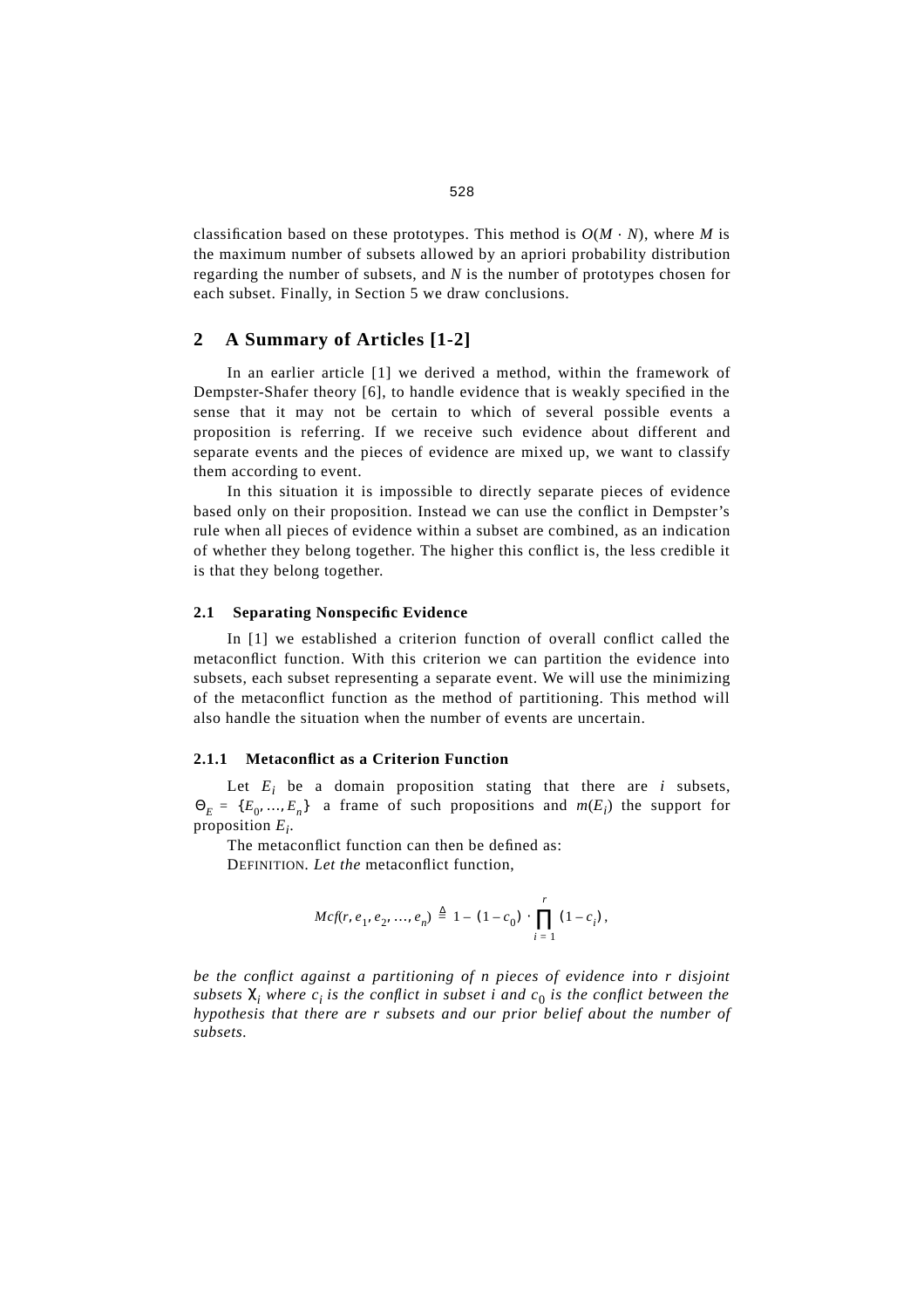For a fixed number of subsets a minimum of the metaconflict function can be found by an iterative optimization among partitionings. In each step of the optimization the consequence of transferring a piece of evidence from one subset to another is investigated.

#### **2.2 Specifying Nonspecific Evidence**

In [2] we went further by specifying each piece of evidence by observing changes in cluster and domain conflicts if we move a piece of evidence from one subset to another, figure 2.

#### **2.2.1 Evidence About Evidence**

A conflict in a subset  $\chi$ <sub>i</sub> is interpreted as a piece of metalevel evidence that there is at least one piece of evidence that does not belong to the subset;

$$
m_{\chi_i}(\exists j.e_j\notin\chi_i)\,=\,c_i.
$$

Note that the proposition always takes a negative form  $e_j \notin \chi_i$ .

If a piece of evidence  $e_q$  in  $\chi_i$  is taken out from the subset, the conflict  $c_i$ in  $\chi_i$  decreases to  $c_i^*$ . This decrease  $c_i - c_i^*$  is interpreted as metalevel evidence indicating that  $e_q$  does not belong to  $\chi_i$ ,  $m_{\Delta \chi_i}(e_q \notin \chi_i)$ , and the remaining conflict  $c_i^*$  is an other piece of metalevel evidence indicating that there is at least one other piece of evidence  $e_j$ ,  $j \neq q$ , that does not belong to  $\chi_i$  -  $\{e_q\}$ ,

$$
m_{\chi_i - \{e_q\}}(\exists j \neq q.e_j \notin \left(\chi_i - \{e_q\}\right)) = c_i^*.
$$

The unknown bpa,  $m_{\Delta \chi_i}(e_q \notin \chi_i)$ , is derived by stating that the belief that there is at least one piece of evidence that does not belong to  $\chi_i$  should be the same irrespective of whether that belief is based on the original metalevel evidence before  $e_q$  is taken out from  $\chi_i$ , or is based on a combination of the other two pieces of metalevel evidence after  $e_a$  is taken out from  $\chi_i$ .



**Fig. 2.** Moving a piece of evidence changes the conflicts in  $\chi_i$  and  $\chi_j$ .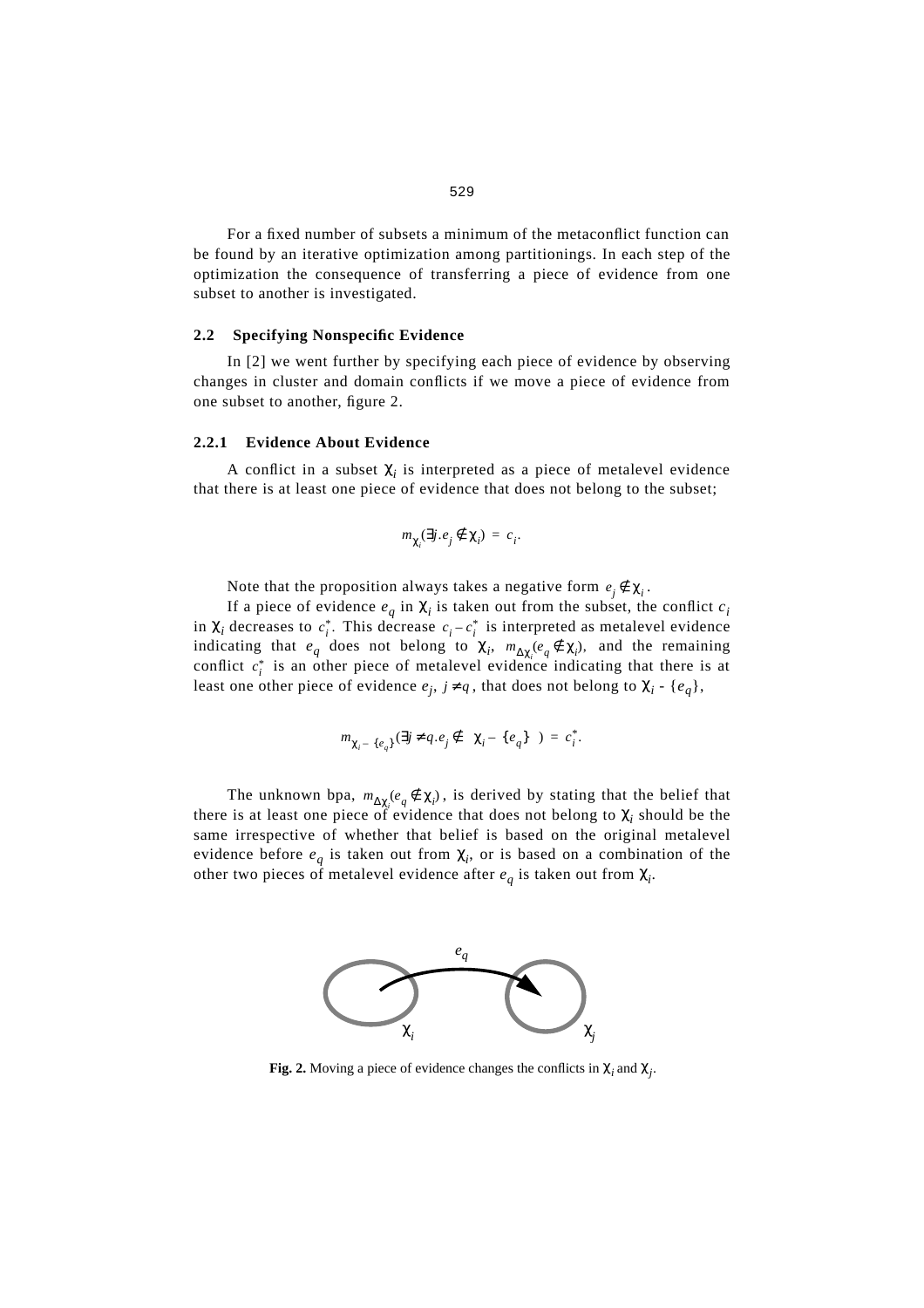We derive the metalevel evidence that  $e_q$  does not belong to  $\chi_i$  as

$$
m_{\Delta \chi_i}(e_q \notin \chi_i) = \frac{c_i - c_i^*}{1 - c_i^*}.
$$

We may calculate  $m_{\Delta \chi_i}(e_q \notin \chi_i)$  for every  $\chi_i$ , figure 3.

If  $e_q$  after it is taken out from  $\chi_i$  is brought into another subset  $\chi_k$ , its conflict will increase from  $c_k$  to  $c_k^*$ . The increase in conflict is interpreted as if there exists some metalevel evidence indicating that  $e_q$  does not belong to  $\chi_k$  + {*eq*}, i.e.,

$$
\forall k \neq i. m_{\Delta \chi_k}(e_q \notin \left(\chi_k + \{e_q\}\right)) = \frac{c_k^* - c_k}{1 - c_k}.
$$

When we take out a piece of evidence  $e_q$  from subset  $\chi_i$  and move it to some other subset we might see a change in domain conflict. This indicates that the number of subsets is incorrect.

Here, we receive

$$
m_{\Delta \chi}(e_q \notin \chi_{n+1}) = \frac{c_0^* - c_0}{1 - c_0}, |\chi_i| > 1,
$$

$$
m_{\Delta\chi}(e_q \notin \chi_i) = \frac{c_0 - c_0^*}{1 - c_0^*} \, |\chi_i| = 1, \, c_0^* < c_0 \,, \text{ and } \, m_{\Delta\chi}(e_q \in \chi_i) = \frac{c_0}{c_0^*} \, |\chi_i| = 1, \, c_0^* > c_0 \,.
$$

## **2.2.2 Specifying Evidence**

We may now make a partial specification of each piece of evidence. We combine all metalevel evidence from different subsets regarding a particular piece of evidence and calculate for each subset the belief and plausibility that this piece of evidence belongs to the subset.



**Fig. 3.** Test moving  $e_q$  to every other subset.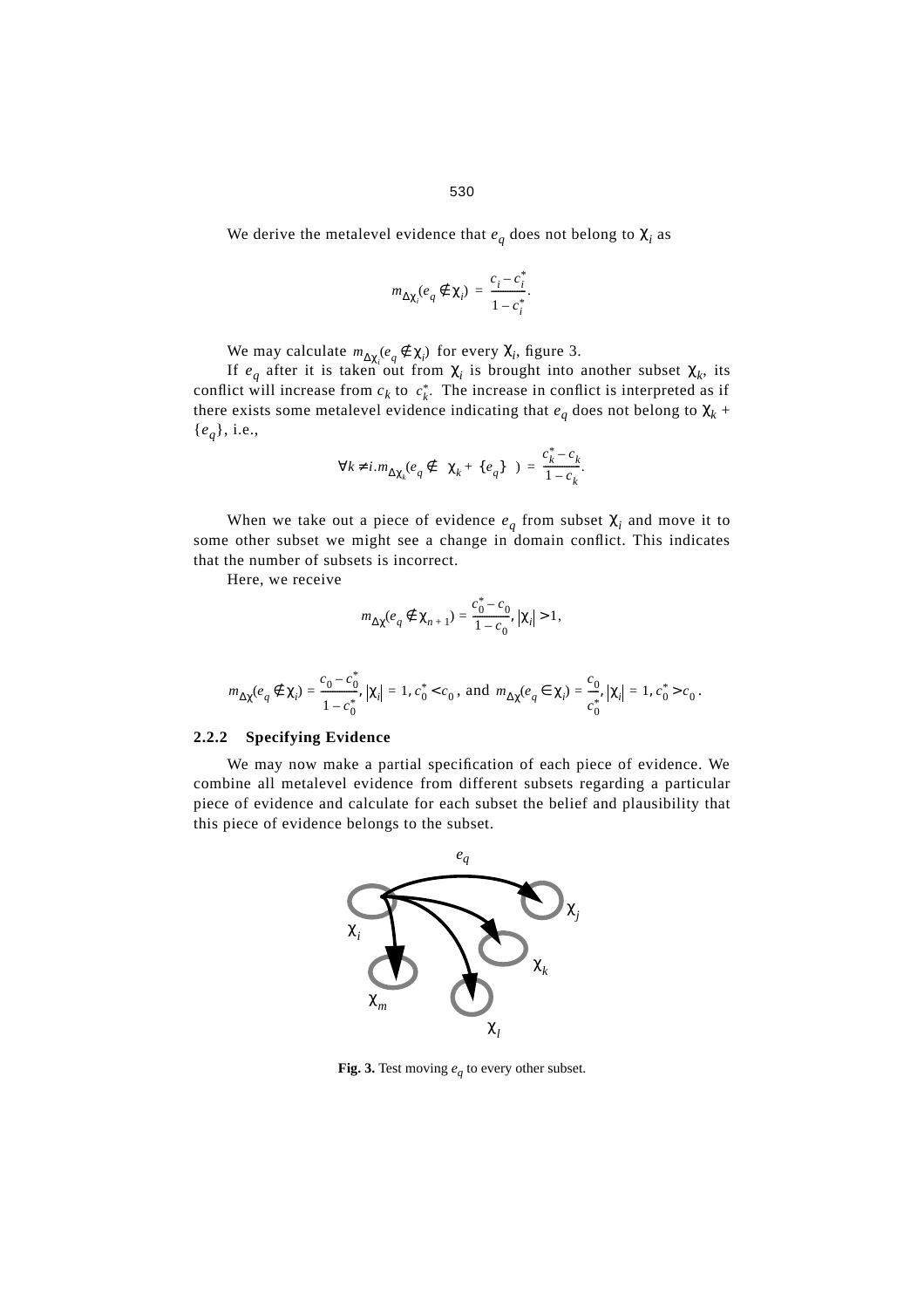For the case when  $e_q$  is in  $\chi_i$  and  $|\chi_i| > 1$  we receive, for example,

$$
\forall k \neq n+1. \text{Bel}(e_q \in \chi_k) = 0
$$

and

$$
\forall k \neq n+1. \text{PIs}(e_q \in \chi_k) = \frac{1 - m(e_q \notin \chi_k)}{1 - \prod_{j=1}^{n+1} m(e_q \notin \chi_j)}.
$$

#### **2.3 Finding Usable Evidence**

Some pieces of evidence might belong to one of several different subsets. Such an item of evidence is not so useful and should not be allowed to strongly influence a subsequent reasoning process.

If we plan to use a piece of evidence in the reasoning process of some subset, we must find a credibility that it belongs to the subset in question. A piece of evidence that cannot possible belong to a subset has a credibility of zero for that subset, while a piece of evidence which cannot possibly belong to any other subset and is without any support whatsoever against this subset has a credibility of one. That is, the degree to which some piece of evidence can belong to a certain subset and no other, corresponds to the importance it should be allowed to carry in that subset.

The credibility  $\alpha_j$  of  $e_q$  when  $e_q$  is used in  $\chi_j$  can then be calculated as

$$
\alpha_j = [1 - \text{Bel}(e_q \in \chi_i)] \cdot \frac{[\text{Pls}(e_q \in \chi_j)]^2}{\sum_k \text{Pls}(e_q \in \chi_k)}, j \neq i,
$$
  

$$
\alpha_i = \text{Bel}(e_q \in \chi_i) + [1 - \text{Bel}(e_q \in \chi_i)] \cdot \frac{[\text{Pls}(e_q \in \chi_i)]^2}{\sum_k \text{Pls}(e_q \in \chi_k)}.
$$

Here, Bel( $e_q \in \chi_i$ ) is equal to zero except when  $e_q \in \chi_i$ ,  $|\chi_i| = 1$  and  $c_0 < c_0^*$ .

In  $[3]$  this work was further extended to find also a posterior probability distribution regarding the number of clusters.

## **3 Creating Prototypes**

Each piece of evidence is a potential prototype for its most credible subset. When searching for the highest credibility  $\alpha_i$  we notice that the term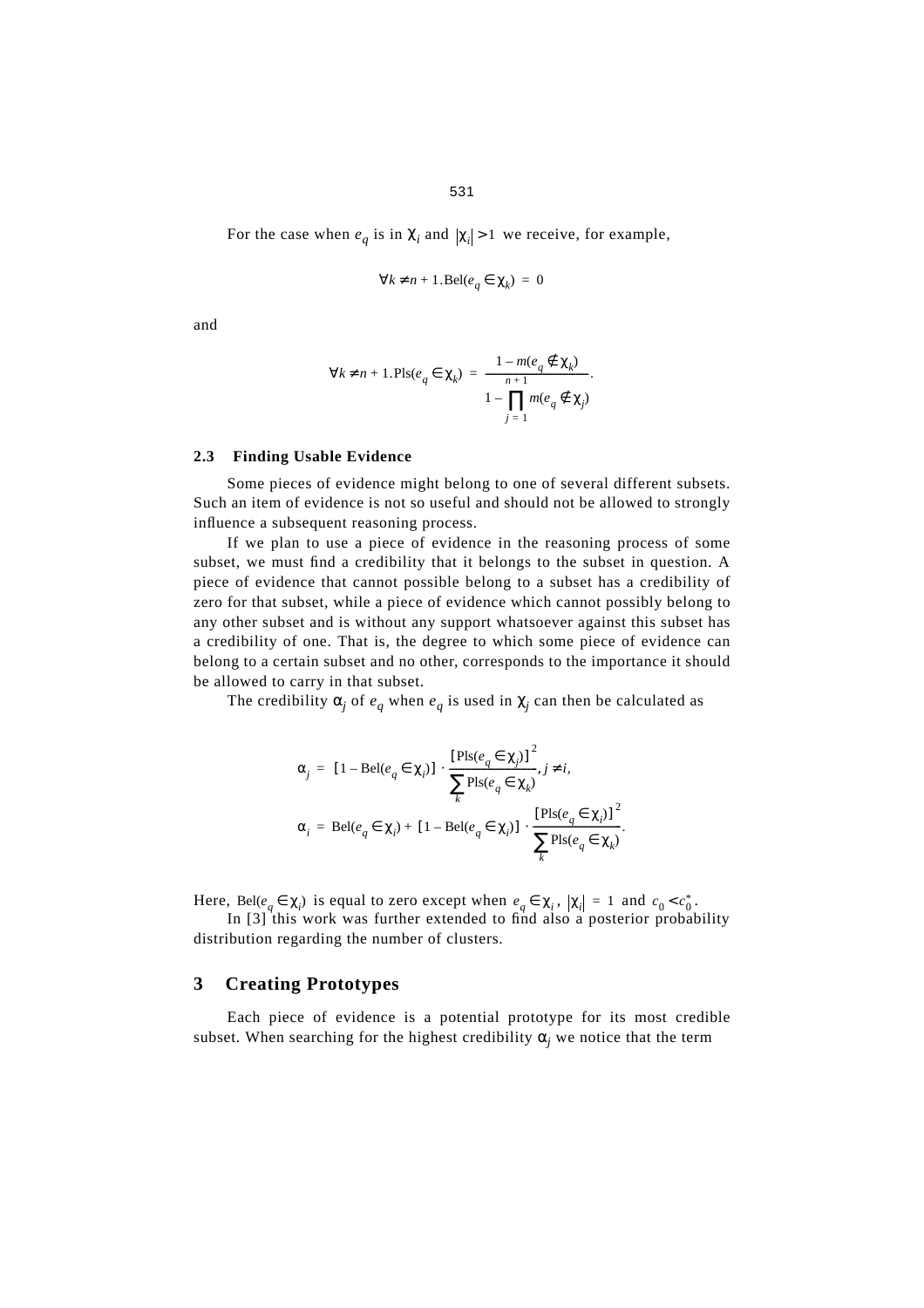$$
\sum_k \text{Pls}(e_q \in \chi_k)
$$

is independent of *j*. Let us call this term  $K_a$ .

When Bel( $e_q \in \chi_i$ ) is equal to zero we may rewrite  $\alpha_j$  as

$$
\alpha_j = \frac{1}{K_q} \cdot \left[ \text{PIs}(e_q \in \chi_j) \right]^2 = \frac{1}{K_q} \cdot \left[ 1 - m(e_q \notin \chi_j) \right]^2
$$

We see that finding the maximum credibility  $\alpha_j$  for  $e_q$  is equal to finding the minimum evidence against the proposition that  $e_q \in \chi_j$ , i.e., maximizing  $\alpha_j$ for  $e_q$  and all *j* is equal to minimizing  $m(e_q \notin \chi_j)$  for  $e_q$  and all *j*.

If Bel( $e_q \in \chi_i$ )  $\neq 0$  we have found earlier that  $\text{Pls}(e_q \in \chi_i) = 1$ , [2] Section III, and thus  $\alpha_i > \alpha_j$  for  $j \neq i$ .

We have

$$
\alpha_i = \text{Bel}(e_q \in \chi_i) + [1 - \text{Bel}(e_q \in \chi_i)] \cdot \frac{[\text{Pls}(e_q \in \chi_i)]^2}{\sum_k \text{Pls}(e_q \in \chi_k)}
$$
  
= 
$$
\text{Bel}(e_q \in \chi_i) + [1 - \text{Bel}(e_q \in \chi_i)] \cdot \frac{1}{K_q}
$$

with  $K_q \ge 1$  because  $\text{Pls}(e_q \in \chi_i) = 1$ . Since

$$
\text{Bel}(e_q \in \chi_i) = m(e_q \in \chi_i) + [1 - m(e_q \in \chi_i)] \cdot \prod_{\chi_j \in \chi^{-i}} m(e_q \notin \chi_j),
$$

(see [2] Appendix II.A.3), and

$$
\prod_{\chi_j \in \chi^{-i}} m(e_q \notin \chi_j) \le 1
$$

where  $\chi^{-1} = \chi - {\chi_i}$  and  $\chi = {\chi_1, ..., \chi_n}$ , we find that the maximum value of  $\alpha_i$  is obtained when  $m(e_q \in \chi_i)$  is maximal. We have  $\alpha_i = 1$  when A simple decision rule is then:  $\chi^{-i} = \chi - {\chi_i}$  and  $\chi = {\chi_1, ..., \chi_n}$ *m*( $e_q \in \chi_i$ ) is maximal. We have  $\alpha_i = 1$  when  $m(e_q \in \chi_i) = 1$ .

For every piece of evidence *eq*

1. For  $e_q$  and all *j* find the maximum  $m(e_q \in \chi_j)$ . If the maximum  $m(e_q \in \chi_j)$  $\neq 0$  then  $e_q$  is a potential prototype for  $\chi_j$ .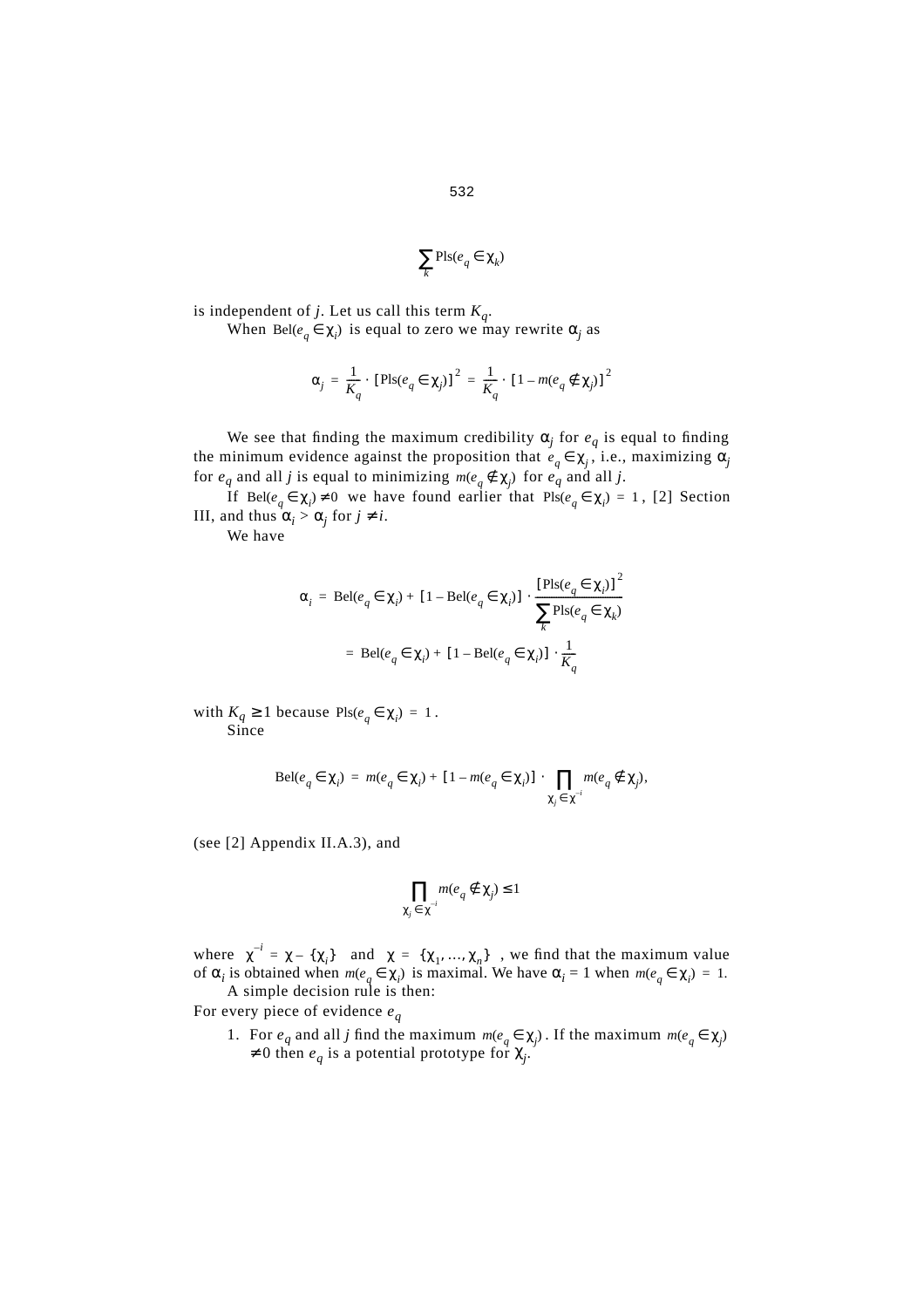2. However, if the maximum  $m(e_q \in \chi_j) = 0$  then for  $e_q$  and all *j* find the minimum  $m(e_q \notin \chi_j)$ . Now, we have  $e_q$  as a potential prototype for  $\chi_j$ .

However, we must use the credibility itself when determining which pieces of evidence among the potential prototypes for a certain subset will actually by chosen as one of the *N* prototypes for that subset. While the above approach chooses the best subset  $\chi$ <sub>i</sub> for each piece of evidence by maximizing  $m(e_q \in \chi_j)$  or minimizing  $m(e_q \notin \chi_j)$ , it is still possible that the evidence might be quite useless as a prototype since it could almost have been a potential prototype for some other subset. By ranking the potential prototypes within each subset according to credibility, we are able to find the most appropriate ones.

Note that in [2] we stated that in a subsequent reasoning process within a subset we could use each piece of evidence that had a credibility above zero for that subset, provided that we discounted it to its credibility.

We could then use almost every piece of evidence within each subset and we would get small contributions to the characteristics of the subset from pieces of evidence that most likely does not belong to the subset. A discounted piece of evidence might have something to offer in the reasoning process of a subset even when it is discounted to its credibility, but we do not know for sure that it belongs to the subset.

Thus, a substantially discounted piece of evidence hardly makes an ideal candidate as a prototype for a subset. From the prototypes we want to find the characteristics of the subset. That is something that cannot be guaranteed if we do not know with a high credibility that the piece of evidence belongs to the subset.

Also, the computational complexity would become exponential when making future classification of incoming pieces of evidence, since the number of focal elements in the result of the final combination of all pieces of evidence within the subset, would grow exponentially with the number of pieces of evidence within the subset. That means that we would get an exponential-time algorithm when classifying future incoming pieces of evidence even if all present pieces of evidence within the subset where combined in advance.

Instead we choose the *N* prototypes with the highest credibility for the subset. They are judged to be the best representatives of the characteristics of the subset. Our future classification will be based on a comparison between them and the new incoming piece of evidence.

A second decision rule can then be formulated as: For every subset

- 1. Of the potential prototypes allocated for a subset, choose the *N* prototypes with highest credibility for that subsets as the actual
	- prototypes.
	- 2. Disregard the other potential prototypes for that subset.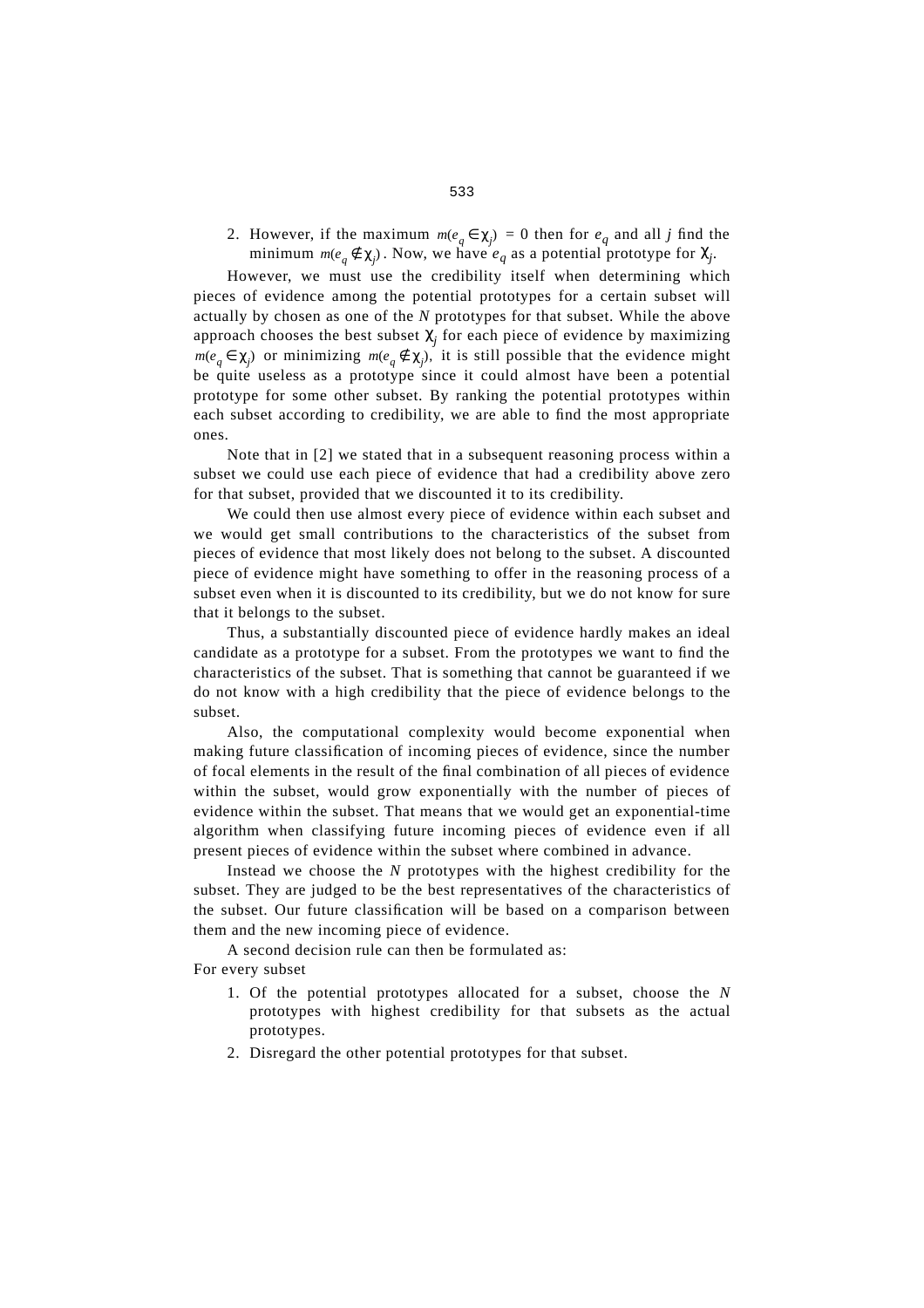By first applying the first decision rule for all pieces of evidence and then the second decision rule for every subset we are able to find *N* different prototypes for each subset provided, of course, that there are at least *N* potential prototypes for each subset.

Finally, we combine all prototypes within each subset into one new basic probability assignment. This way, each subset will now contain only one piece of evidence. While doing that, we also make a note of the conflict  $c_j$  received in that combination. We will need it in the fast classification process.

# **4 Fast Classification**

Now, given that we have all the prototypes for each subset, we can make fast classification of future incoming pieces of evidence. We will use the derived items of metalevel evidence  $m_{\Delta \chi_i}(e_q \notin \chi_i)$ .

If the evidence for  $e_q$  against every subset is very high we will not classify  $e_q$  as belonging to any of the subsets  $\chi_j$ ,  $j \leq n$ . We will use a rejection rule if the best subset for  $e_q$  is no better than it would be to create an additional subset  $\chi_{n+1}$ , and take the penalty for that from an increase in domain conflict.

Our rejection rule is:

Reject  $e_q$  if the minimum for all *j* of  $m_{\Delta \chi}$  ( $e_q \notin \chi_j$ ) is larger than  $m_{\Delta \chi}$  ( $e_q \notin \chi_{n+1}$ ) where

$$
m_{\Delta \chi_j}(e_q \notin \chi_j) = \frac{c_j^* - c_j}{1 - c_j}
$$
 and  $m_{\Delta \chi}(e_q \notin \chi_{n+1}) = \frac{c_0^* - c_0}{1 - c_0}$ .

With

$$
c_0 = \sum_{i \neq n} m(E_i)
$$
 and  $c_0^* = \sum_{i \neq n+1} m(E_i)$ ,

 $m(E_i)$  being the prior support given to the fact there are *i* subsets, we have

$$
m_{\Delta\chi}(e_q \notin \chi_{n+1}) = \frac{c_0^* - c_0}{1 - c_0} = \frac{\sum_{i \neq n+1} m(E_i) - \sum_{i \neq n} m(E_i)}{1 - \sum_{i \neq n} m(E_i)} = \frac{m(E_{n+1}) - m(E_n)}{1 - \sum_{i \neq n} m(E_i)},
$$

where  $m(E_{n+1})$  is always greater than  $m(E_n)$ , [1].

If  $e_q$  is not rejected by this rule, then  $e_q$  is classified as belonging to the subset  $\chi_j$  for which  $m_{\Delta \chi_j}(e_q \notin \chi_j)$  is minimal for all *j*.

All it takes to find  $c_j^*$  is one combination of Dempster's rule for each cluster between the incoming piece of evidence and the already made combination of the prototypes of that cluster. We already have  $c_j$  for every subset as well as  $m(E_i)$  for all *i*.